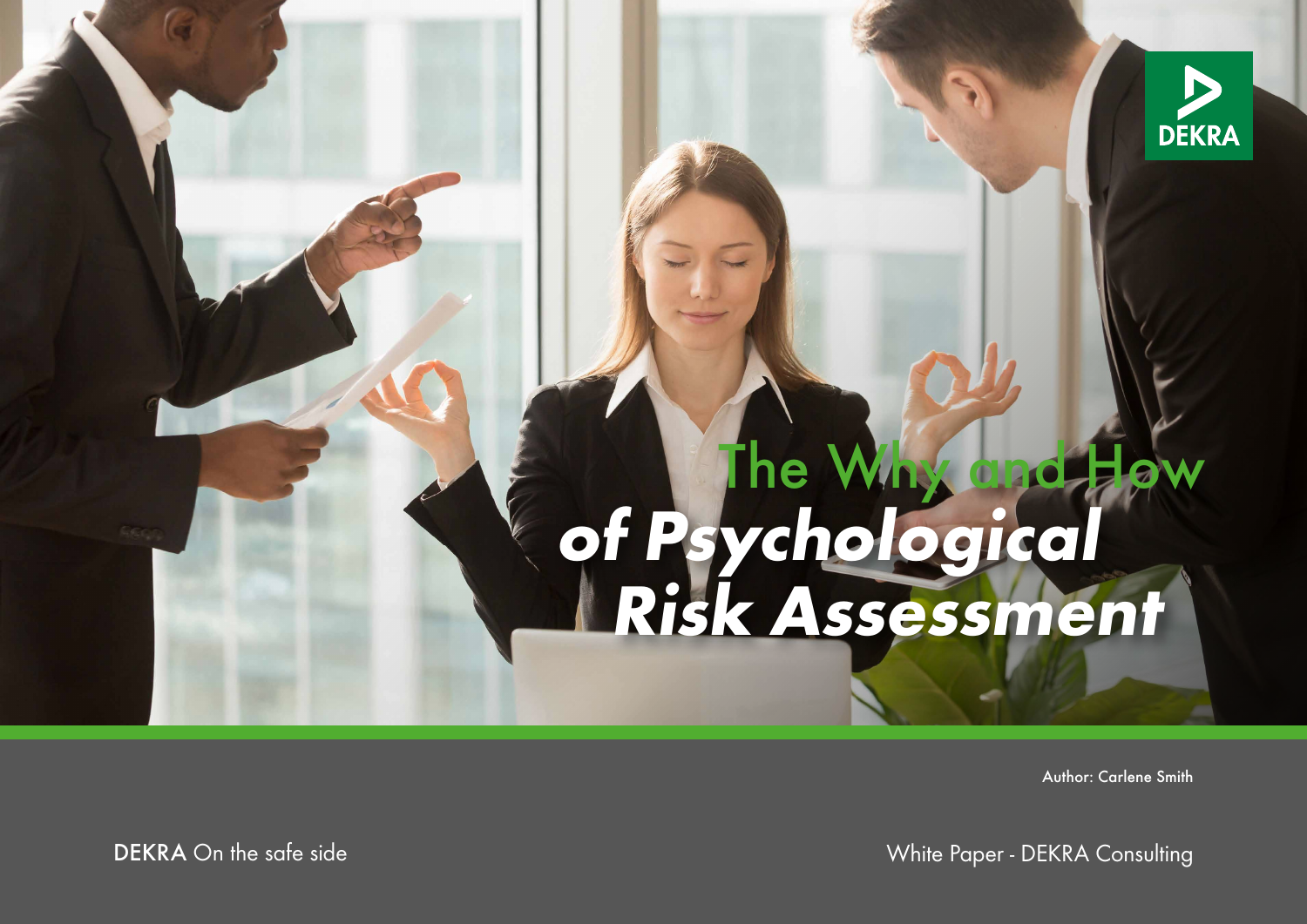The impact of psychological well-being on an organization's performance is substantial. Excessive stress, anxiety and depression cost companies billions globally as the result of employee absences, high turnover and reduced productivity. The good news is that organizations that invest in the psychological health of their team can experience a fourfold return on that investment in the form of motivation, creativity, resilience and improved performance.

### The Costs of 'Ill-Being'

Poor psychological health is expensive. The latest estimates by the World Health Organization (WHO) place the global price tag for depression and anxiety at 1 trillion USD in lost productivity<sup>1</sup>. In January of 2020, Deloitte published a study revealing that mental health issues in the workforce cost UK employers up to 45 billion pounds annually<sup>2</sup>. It is unlikely that those numbers have improved over the last two years, considering the disruption companies and employees have faced during the global pandemic.

*Globally 264 million people suffer from depression* 

> *Resulting in 1 trillion USD costs for lost productivity*

<sup>1</sup> https://www.who.int/teams/mental-health-and-substance-use/promotion-prevention/ mental-health-in-the-workplace#:~:text=A%20recent%20WHO%2Dled%20study,or%20 getting%20work%20is%20protective

<sup>2</sup> https://www2.deloitte.com/uk/en/pages/press-releases/articles/poor-mental-healthcosts-uk-employers-up-to-pound-45-billion-a-year.html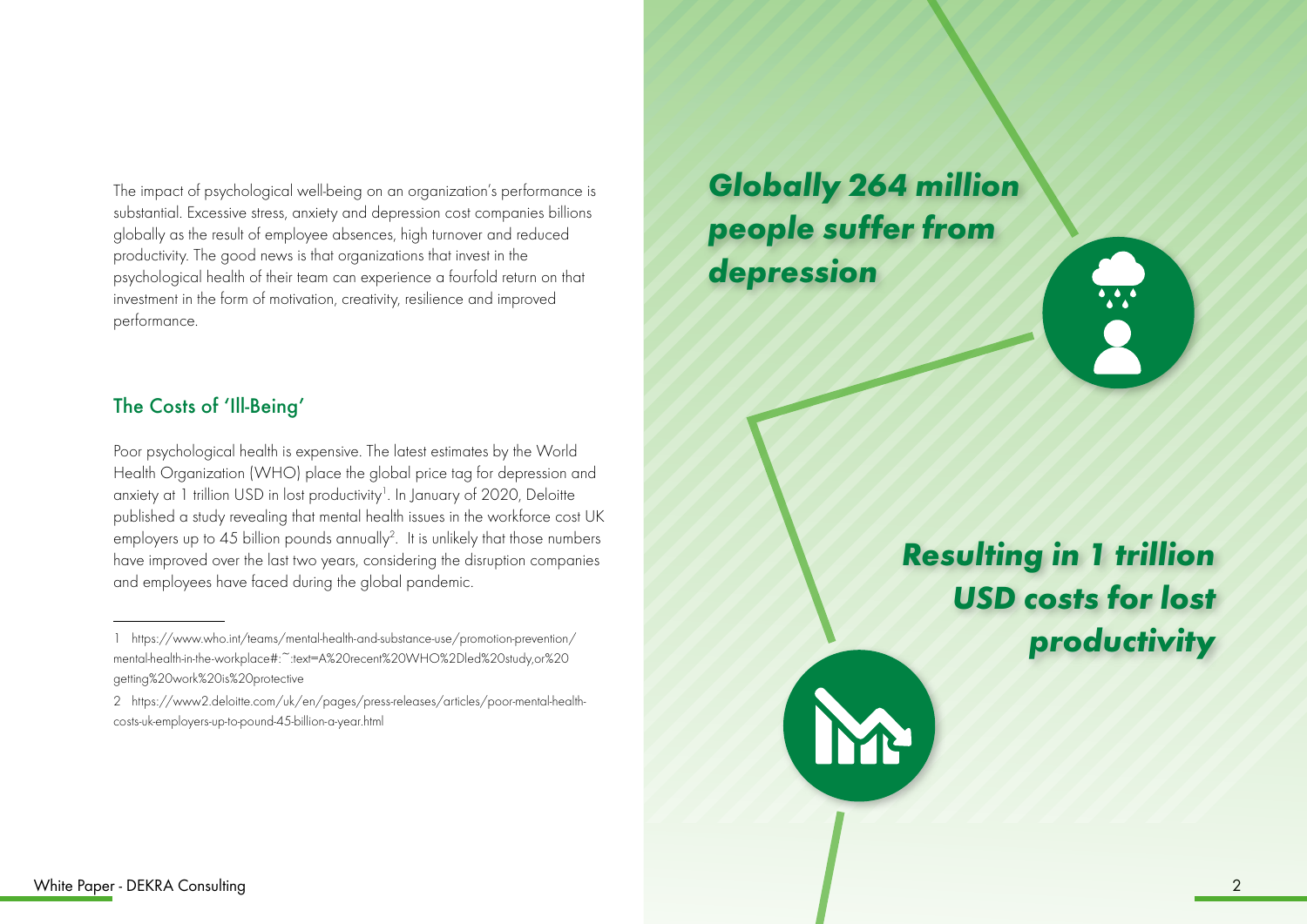*For every US\$ 1 put into scaled up treatment for common mental disorders, there is a return of US\$ 4 in improved health and productivity.*



Investment in mental health



Return in improved health

Figure 1. Return of investment for mental disorder treatments

The problem is not just that low levels of psychological well-being lead to absenteeism, although that is one consequence. "Presenteeism" is damaging as well—that's when stressed, anxious or unhappy people report to work anyway. They are often less engaged and less focused, for example, meaning their productivity suffers. They might even contribute to a negative work environment. They are also more likely to leave their jobs, which can result in unwanted churn and hurt recruiting efforts.

The news is not all bad, however. The WHO report asserts that, "Workplaces that promote mental health and support people with mental disorders are more likely to reduce absenteeism, increase productivity and benefit from associated economic gains." In fact, they report, "For every US\$ 1 put into scaled up treatment for common mental disorders, there is a return of US\$ 4 in improved health and productivity" (Figure 1). The Deloitte analysis backs up these findings, stating, "On average, for every £1 spent on supporting their people's mental health, employers get £5 back on their investment in reduced presenteeism, absenteeism and staff turnover."

Recognizing the importance of a psychologically healthy workforce, some governments (France and Germany among them) have enacted legal requirements for organizations to protect employees from jobrelated stress, including carrying out and acting on [Psychological Risk](https://www.dekra.com/en/psychological-risk-assessment-and-services/)  [Assessments \(PRA\)](https://www.dekra.com/en/psychological-risk-assessment-and-services/). In addition, ISO 45003 provides guidance for managing psychosocial risk for companies with a health and safety management system set up according to ISO 45001. Still, addressing employees' well-being, and by extension the fitness of the organization as a whole, can be a daunting task, especially for small and mediumsized enterprises.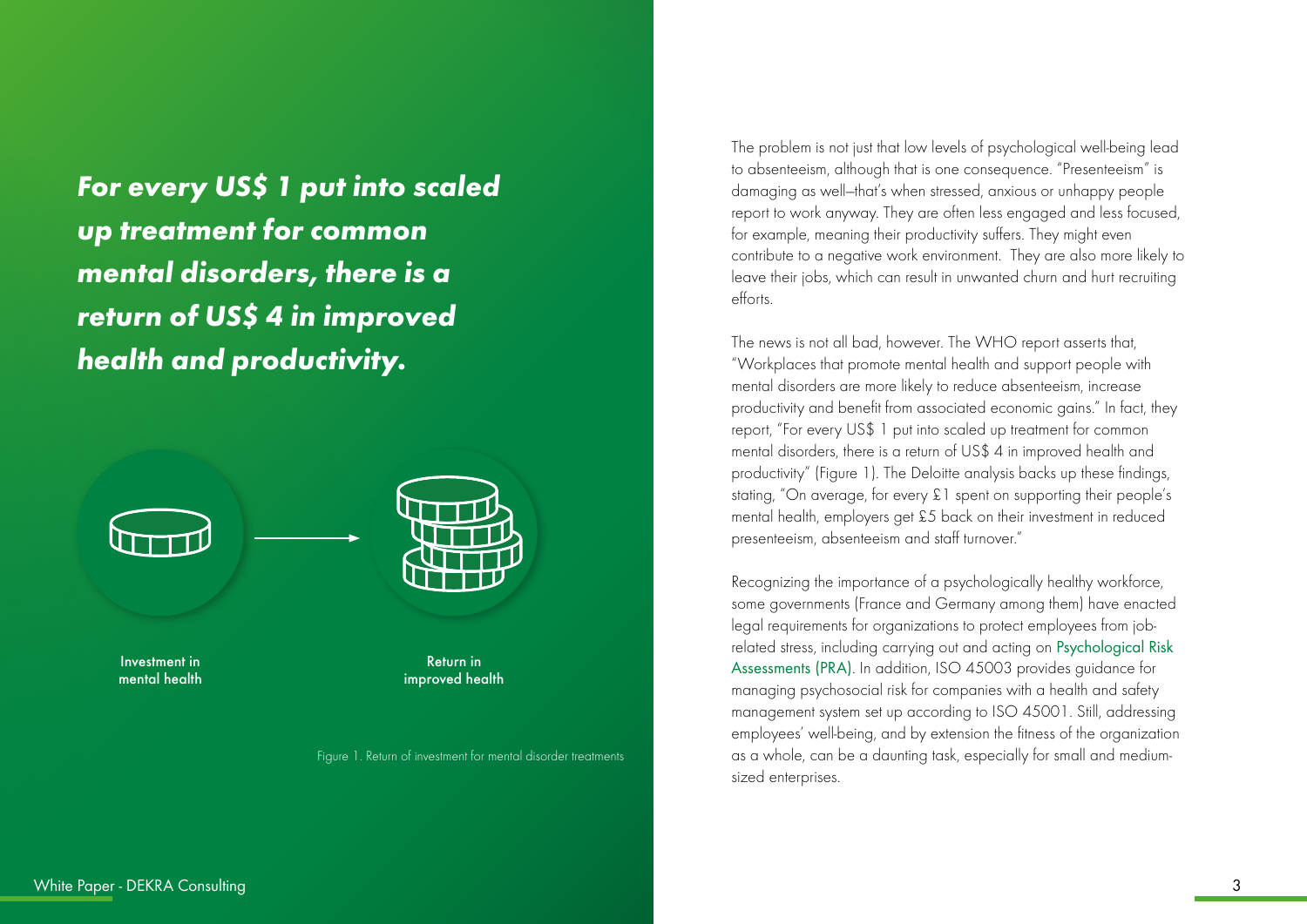

#### Figure 2. The four levels influencing organizational mental health

#### Start with Risk Assessment

For companies that want to promote psychological well-being across their organization, the first step is to assess the status quo. The UK's Health and Safety Executive (HSE) identifies 6 areas<sup>3</sup> that influence stress levels and affect individuals' ability to thrive. When designing a PRA, these are the areas that must be addressed:

- > *Demands:* Are the expected tasks and scope of work perceived as manageable by the employee?
- > *Control:* How much agency do workers have regarding how they carry out their job?
- > *Support:* Can employees access assistance when needed? Are they provided with all the information they need to do their job well?
- > *Relationships:* Are interpersonal relationships harmonious or problematic?
- > **Role:** Does each worker understand their role and responsibilities?
- > *Change:* When changes occur, are employees fully engaged and informed?

It is important to keep in mind that the PRA aims to evaluate the psychosocial health of the organization rather than any single individual. While the personal perspective of each employee concerning the constraints or advantages they perceive in doing their job is a central factor, equally as important are team dynamics and interactions with colleagues; leadership styles and relationships; and the adaptability, vision and strategies of the organization as a whole. Attention to each of these layers (Figure 2) and how they interrelate is essential to creating a thorough PRA.

<sup>3</sup> https://www.hse.gov.uk/stress/overview.htm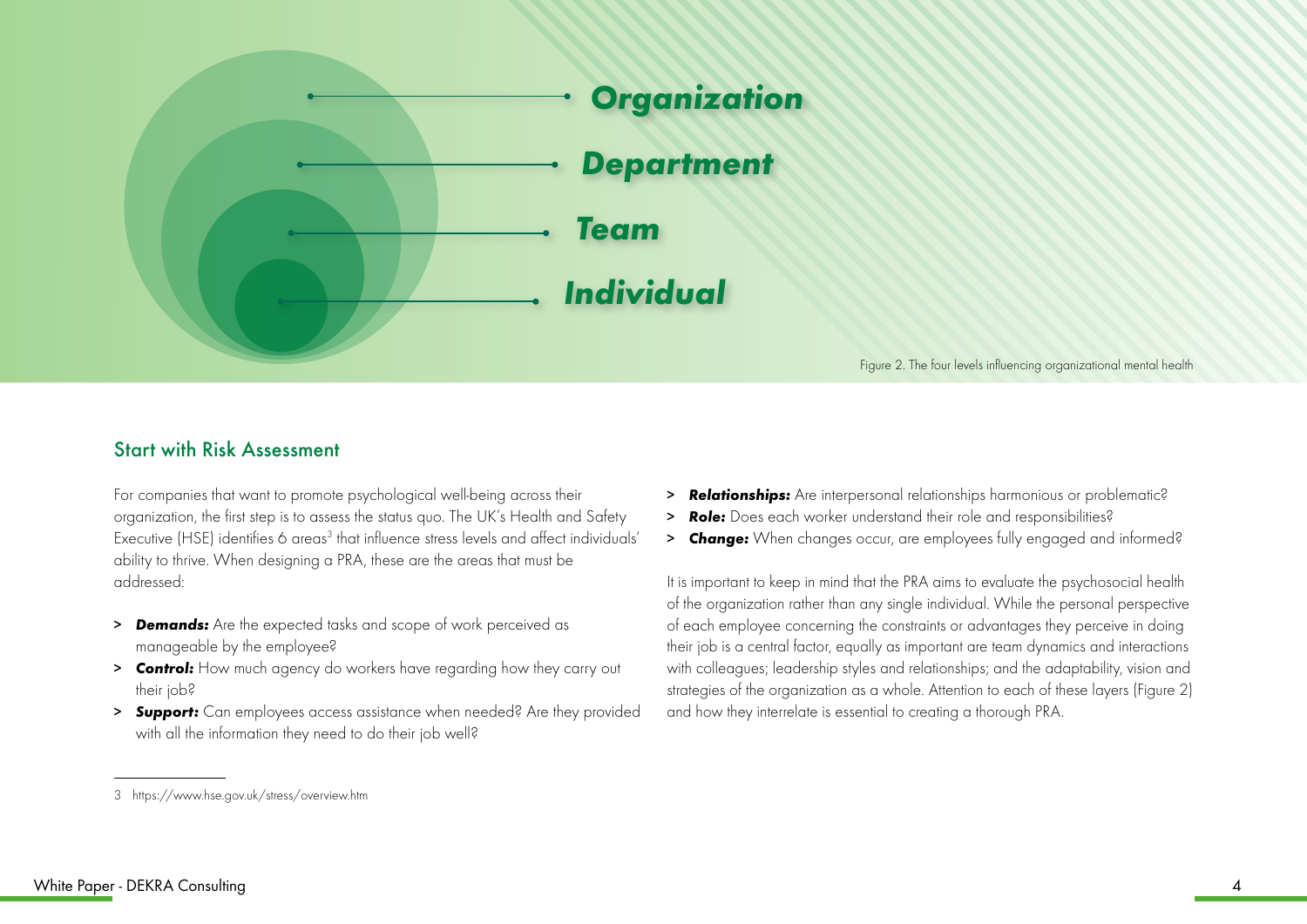#### Avoid PRA Pitfalls

A flawlessly designed PRA is useless if members of the organization don't participate in sufficient numbers or give thoughtful, honest feedback. Since the topic of psychological health is highly personal and still carries some stigma, ensuring personnel are willing to share their perspectives requires a good deal of trust. In the best-case scenario, the organization has already cultivated a trusting relationship with its employees, who enthusiastically embrace this effort to ensure and improve well-being. In any case, before asking for buy-in from the rank-and-file, the goals and methods of the PRA must be made clear, especially as concerns confidentiality. Another way to build trust following an initial assessment is to openly share the results as well as a plan of action to address weaknesses and, finally, to follow through with concrete measures. When the follow-up assessment takes place, organizations that have been transparent about the process and committed to making improvements will have earned employees' trust.

And follow ups are essential. Establishing and maintaining well-being across an organization is an ongoing, multi-step process, not a box to be checked or a hashtag to be tweeted. Once the initial assessment results are in, the hard work begins making sure that proposed solutions address root causes and not just the symptoms. For example, if heavy workloads are identified as major problem, providing a fruit basket in the breakroom or even an "employee appreciation" day off won't fix it. Often times employees themselves are best positioned to see how issues can be resolved, and asking for their input demonstrates trust and sparks motivation.

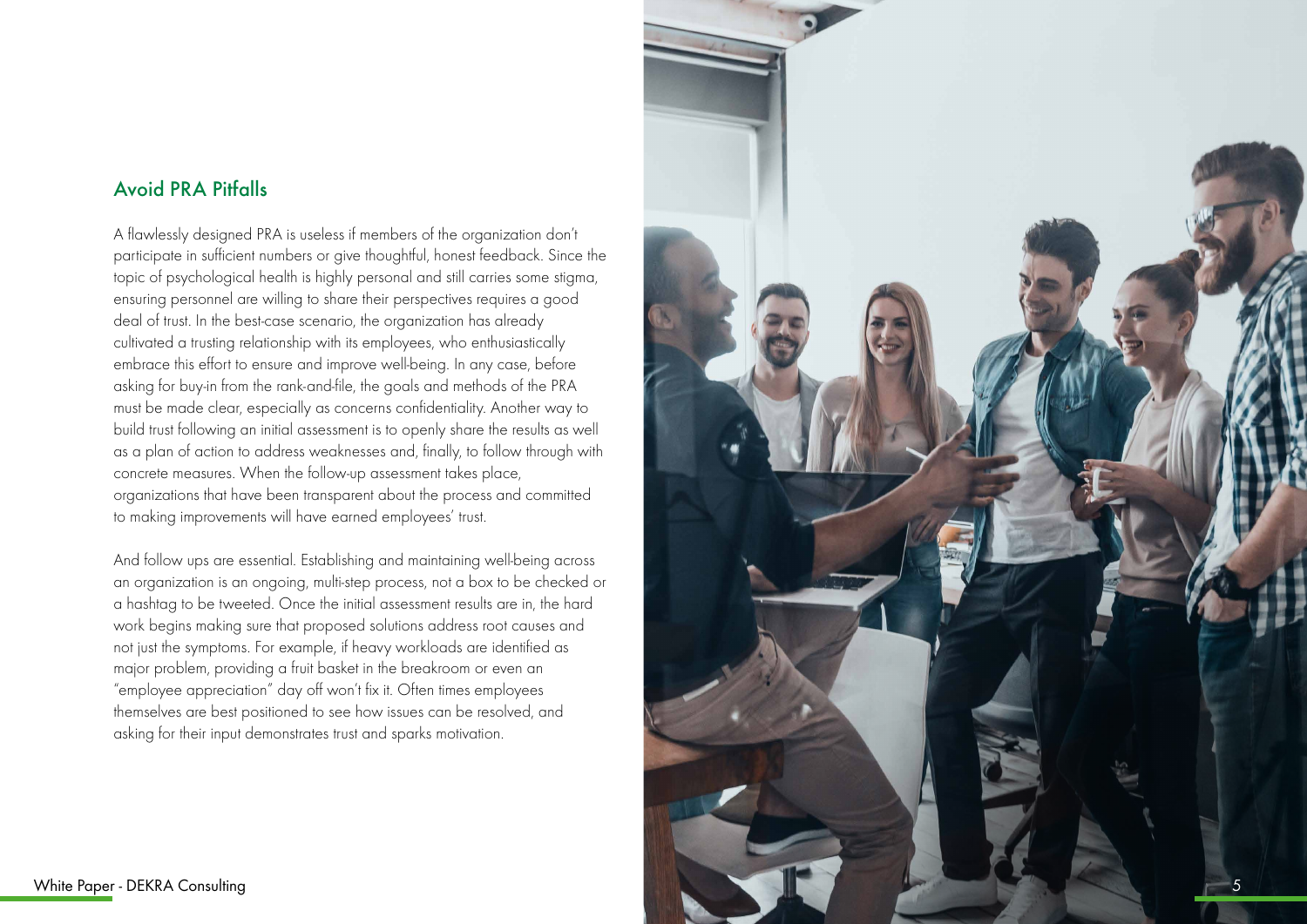*Investing in the psychological health of your team is smart, forwardthinking and a sensible way to save costs in the long run.*

In addition, even well-designed initiatives take time to make a difference. For instance, if an organization decides to set up an employee assistance program that provides external counseling services, people may not immediately take advantage of it for a number of reasons. That's why allowing ample time to pass between assessments is so important—at least a year.

That's not to say that well-being should be revisited on an annual basis. On the contrary, company efforts to boost the psychological health of employees should be communicated regularly, becoming an integral part of what the company values in word and deed.

#### Building Resilience

The global pandemic has certainly helped shine a light on the importance of psychological health in the workplace, providing a dramatic example of how external factors affect an organization's internal climate. While the drastic events of the last two years have demonstrated the need for resilience and flexibility in the workforce, there are other changes underway, especially related to advances in technology, that will require employees and organizations to adapt, think creatively and respond thoughtfully. This is only possible when psychological wellbeing is valued and fostered.

At DEKRA we have a long history as trusted advisors to companies in a range of sectors all over the world. Recently, we have faced the challenges of the pandemic alongside our clients and have used our experience to design and finetune a digital PRA solution backed by expert support that makes what can be a complicated process simpler and more accessible.

In addition, we offer a range of [workplace health and well-being solutions](https://www.dekra.com/en/workplace-health-and-wellbeing-solutions/) to help our clients create an environment where people thrive. With all the uncertainty the world is facing, investing in the psychological health of your team is smart, forwardthinking and a sensible way to save costs in the long run.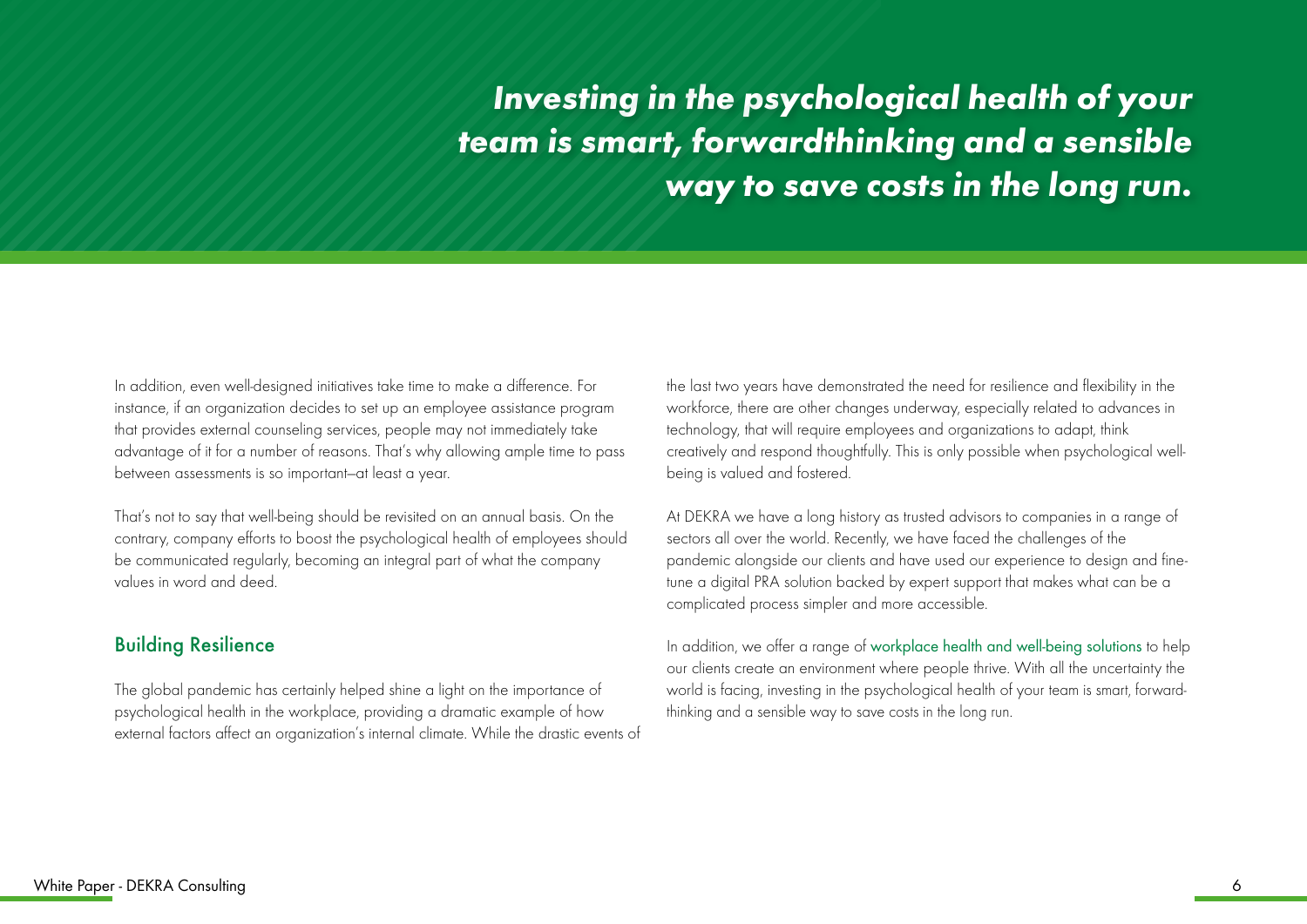

## Carlene Smith

Carlene Smith has worked at DEKRA since 2012. She has supported many clients in developing a positive culture through conducting cultural assessment and implementing solutions to bring about sustainable change. In her current role as part of Service Division Consulting, she is responsible for workplace wellbeing solutions including psychological risk assessments.